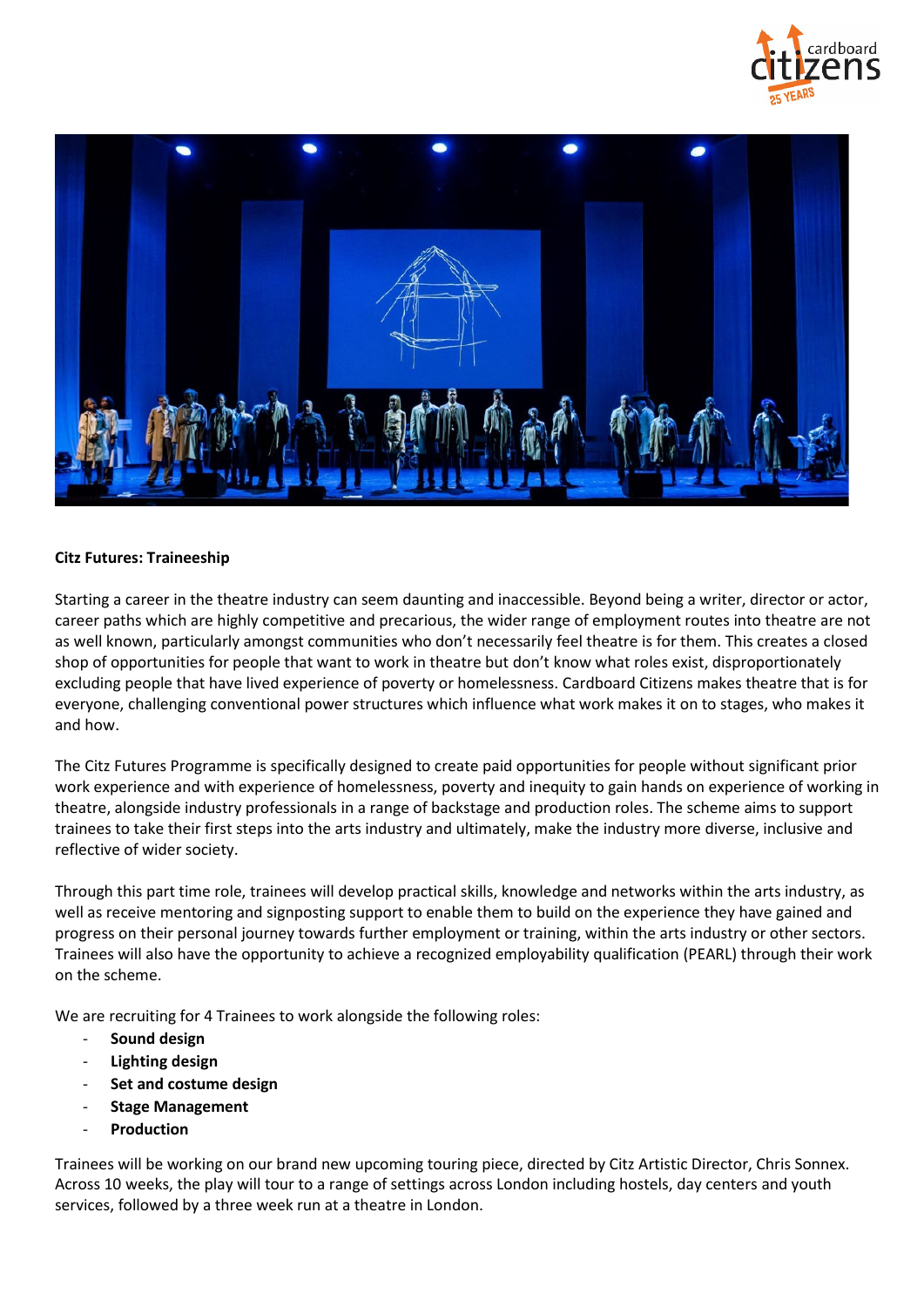**Responsible to:** Participation Coordinator



**Fixed Term:** This contract will be for a period of 13 weeks

**Hours:** approx. 1 day per week (8 hours per day) over 14 weeks April – Jul (10 weeks touring, 3 weeks induction and evaluation)

**Fee:** £100 per day (£1400 in total)

Deadline for application: 12pm on 24<sup>th</sup> March

Interviews: 1st April. Candidates may be invited back for a second interview on 5<sup>th</sup> April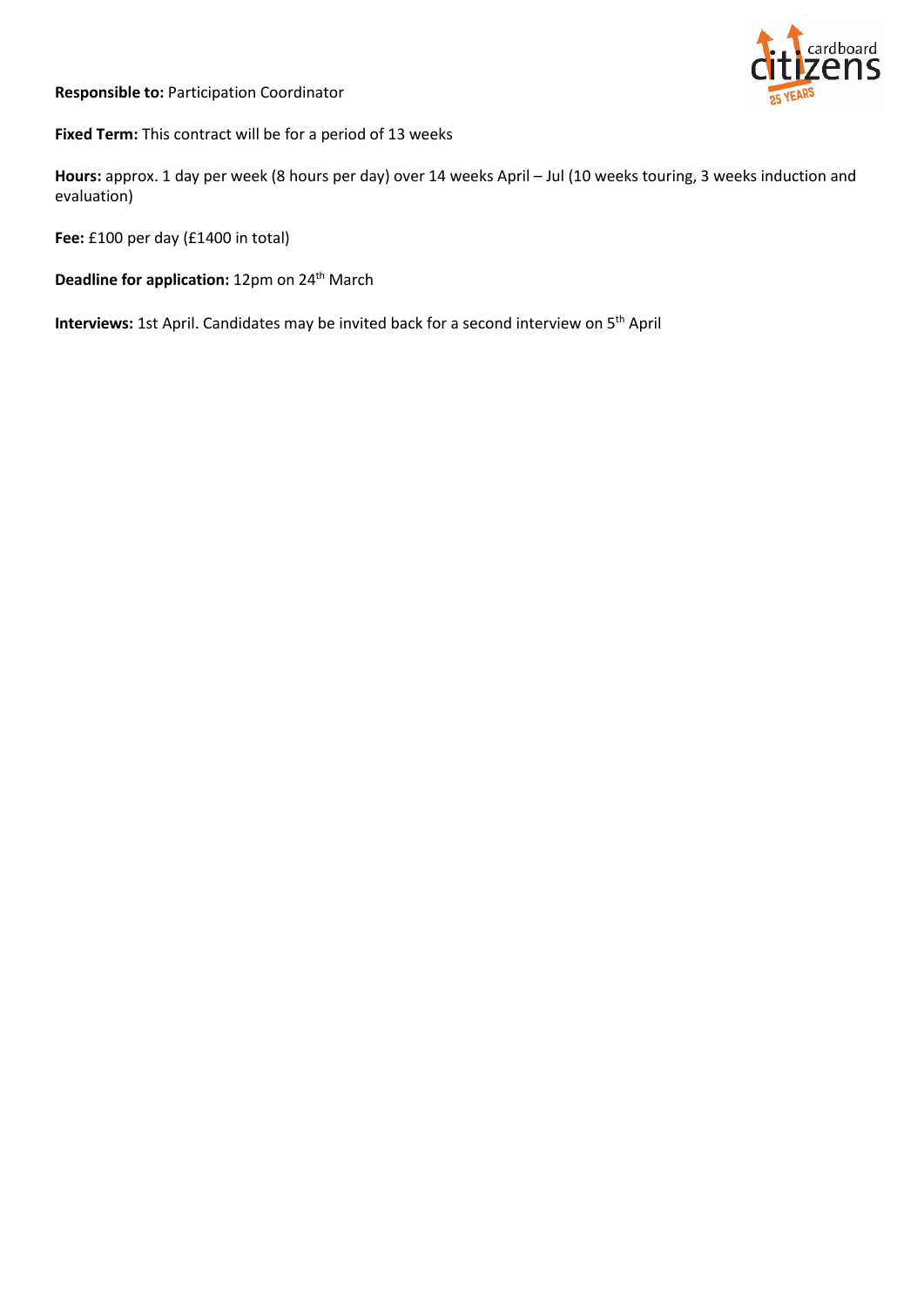## **Citz Futures Traineeship - PERSON SPECIFICATION**

We are an equal opportunities employer and open to applications from all sections of society.

Our Traineeship is part of our wider commitment to develop diverse and inclusive ways into the theatre sector. It is therefore designed as an entry level position where development and skills sharing will be the focus. As such we are particularly interested to hear from candidates without prior experience in theatre, and with limited alternative opportunities to gain experience in the theatre sector.

This scheme also runs alongside our wider Young People programme and as such we are also interested to hear from younger candidates with little or no work experience but with the potential to develop with the support we can provide.

During the selection process we will consider all applications from candidates with transferable skills along with attitudes and behaviours such as:

#### **GETTING THINGS DONE:**

- Striving for excellence and quality
- Works transparently and consistently
- Is resilient and self motivated
- Problem solves and takes initiative
- Self reflects and adapts

### **WORKING TOGETHER:**

- Collaborates and works in partnership with others
- Respects the professional opinion of others
- Is inclusive, supporting and valuing accessibility
- Promotes a positive, constructive attitude and creates energy

### **Essential criteria for the job:**

- 1. A keen interest in theatre making and the arts and a determination to develop a future career in theatre
- 2. No previous experience working formally within the theatre sector
- 3. Experience of homelessness, poverty or inequity
- 4. To be open to receiving feedback, commitment to learning new skills and an ability to take personal responsibility for development within the role.
- 5. Experience of collaborating with people from a range of backgrounds and experiences and willingness to work as part of an inclusive team
- 6. To be reliable with good time keeping skills
- 7. A basic understanding of the different roles and activities involved in making theatre
- 8. Availability and willingness to commit to the project timeline.

| When                     | What                        | <b>Time Commitment</b> |
|--------------------------|-----------------------------|------------------------|
| $w/c$ 18 April           | Inductions and goal setting | 2 days                 |
| $w/c$ 25 April - 13 May  | Rehearsals                  | 3 days                 |
| $w/c$ 16 May $-$ 10 June | Touring                     | 4 days                 |
| $w/c$ 13 June - 1 July   | London venue                | 3 days                 |
| $w/c$ 4 July             | Debrief and evaluation      | 1 days                 |
| $w/c$ 11 July            | Signposting session         | $0.5$ days             |
| September                | Follow up check in          | $0.5$ days             |
| <b>TOTAL</b>             |                             | 14 days                |

## **Project Timeline** *(subject to change with reasonable notice)*